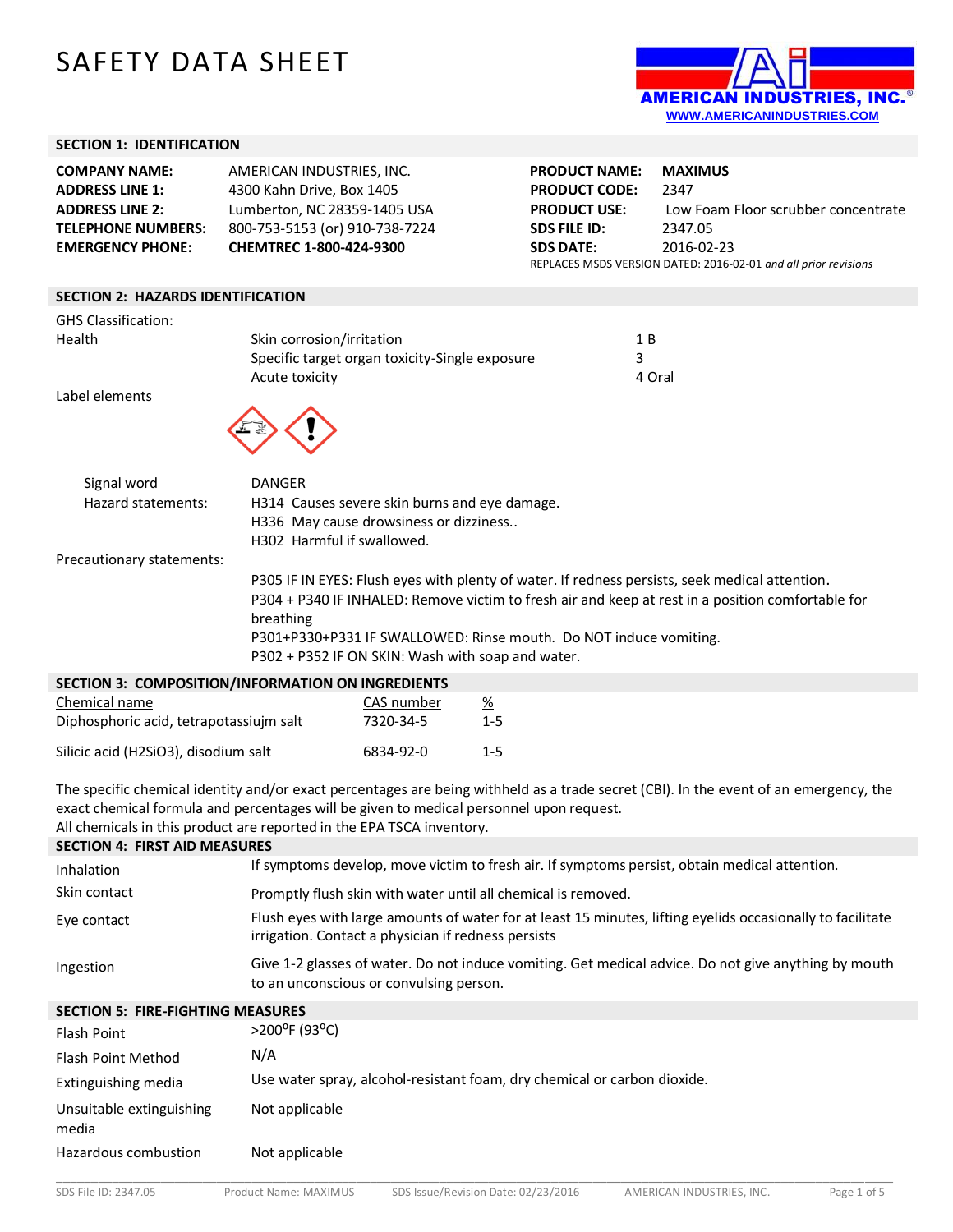products

| products                                                                        |                                                                                                                                                                                                                          |           |                                                                                                                                                                                      |                   |
|---------------------------------------------------------------------------------|--------------------------------------------------------------------------------------------------------------------------------------------------------------------------------------------------------------------------|-----------|--------------------------------------------------------------------------------------------------------------------------------------------------------------------------------------|-------------------|
| Special exposure hazards                                                        | None                                                                                                                                                                                                                     |           |                                                                                                                                                                                      |                   |
| Special protective<br>equipment                                                 | personnel.                                                                                                                                                                                                               |           | Full protective clothing and approved self-contained breathing apparatus required for firefighting                                                                                   |                   |
| <b>SECTION 6: ACCIDENTAL RELEASE MEASURES</b>                                   |                                                                                                                                                                                                                          |           |                                                                                                                                                                                      |                   |
| Personal Precautionary<br><b>Measures</b>                                       |                                                                                                                                                                                                                          |           | Use appropriate protective equipment. (See Section 8.) Do not get into eyes, skin, or clothing. Wear<br>respiratory protection. Avoid breathing vapors. Ensure adequate ventilation. |                   |
| Environmental<br><b>Precautionary Measures</b>                                  | Do not empty into drains.                                                                                                                                                                                                |           |                                                                                                                                                                                      |                   |
| <b>Methods and Materials for</b><br>Containment and Cleanup                     | Soak up residue with an absorbent such as clay or sand. Place in a nonleaking container for proper<br>disposal according to Federal, State, and Local regulations. Do not discharge into waterways or sewage<br>systems. |           |                                                                                                                                                                                      |                   |
| <b>SECTION 7: HANDLING AND STORAGE</b>                                          |                                                                                                                                                                                                                          |           |                                                                                                                                                                                      |                   |
| Handling                                                                        |                                                                                                                                                                                                                          |           | Use in a well-ventilated area. Do not breathe vapors. Do not get on skin, eyes, or clothing.                                                                                         |                   |
| Storage                                                                         | area.                                                                                                                                                                                                                    |           | Keep from freezing. Store between 50 and 80 degrees F. Keep container closed and in a well-ventilated                                                                                |                   |
| SECTION 8: EXPOSURE CONTROLS/PERSONAL PROTECTION<br><b>Engineering Controls</b> | Use in well ventilated area.                                                                                                                                                                                             |           |                                                                                                                                                                                      |                   |
| <b>Personal Protective</b>                                                      | Safety Glasses, Gloves                                                                                                                                                                                                   |           |                                                                                                                                                                                      |                   |
| Equipment<br>Diphosphoric acid, tetrapotassiujm salt                            |                                                                                                                                                                                                                          | 7320-34-5 | $1 - 5$                                                                                                                                                                              | No data available |
| Silicic acid (H2SiO3), disodium salt                                            |                                                                                                                                                                                                                          | 6834-92-0 | $1 - 5$                                                                                                                                                                              | No data available |
| <b>SECTION 9: PHYSICAL AND CHEMICAL PROPERTIES</b>                              |                                                                                                                                                                                                                          |           |                                                                                                                                                                                      |                   |
| Color<br><b>Physical State</b><br>Odor                                          | Green liquid<br>Liquid<br>Strawberry                                                                                                                                                                                     |           |                                                                                                                                                                                      |                   |
| <b>Odor Threshold</b>                                                           | No data available                                                                                                                                                                                                        |           |                                                                                                                                                                                      |                   |
| Flash point                                                                     | No data available                                                                                                                                                                                                        |           |                                                                                                                                                                                      |                   |
| <b>Partition Coefficient</b>                                                    | No data available                                                                                                                                                                                                        |           |                                                                                                                                                                                      |                   |
| <b>Boiling point</b><br>Melting point/freezing<br>point                         | No data available<br>No data available                                                                                                                                                                                   |           |                                                                                                                                                                                      |                   |
| Auto-ignition temperature                                                       | No data available                                                                                                                                                                                                        |           |                                                                                                                                                                                      |                   |
| Vapor pressure                                                                  | No data available                                                                                                                                                                                                        |           |                                                                                                                                                                                      |                   |
| Vapor density (Air-1)                                                           | No data available                                                                                                                                                                                                        |           |                                                                                                                                                                                      |                   |
| Specific gravity/Density                                                        | 1.05                                                                                                                                                                                                                     |           |                                                                                                                                                                                      |                   |
| Viscosity                                                                       | No data available                                                                                                                                                                                                        |           |                                                                                                                                                                                      |                   |
| Water solubility                                                                | Soluble in water                                                                                                                                                                                                         |           |                                                                                                                                                                                      |                   |
| pH                                                                              | $>12$                                                                                                                                                                                                                    |           |                                                                                                                                                                                      |                   |
| Evaporation rate (Water=1)                                                      | No data available                                                                                                                                                                                                        |           |                                                                                                                                                                                      |                   |
| Decomp Temp                                                                     | No data available                                                                                                                                                                                                        |           |                                                                                                                                                                                      |                   |
| SECTION 10: STABILITY AND REACTIVITY                                            |                                                                                                                                                                                                                          |           |                                                                                                                                                                                      |                   |
| Chemical stability                                                              | Stable                                                                                                                                                                                                                   |           |                                                                                                                                                                                      |                   |
| Conditions to avoid                                                             | Open flame and heat; freezing                                                                                                                                                                                            |           |                                                                                                                                                                                      |                   |
| Materials to avoid                                                              | Strong oxidizing agents                                                                                                                                                                                                  |           |                                                                                                                                                                                      |                   |
| Hazardous decomposition                                                         | Carbon dioxide, carbon monoxide                                                                                                                                                                                          |           |                                                                                                                                                                                      |                   |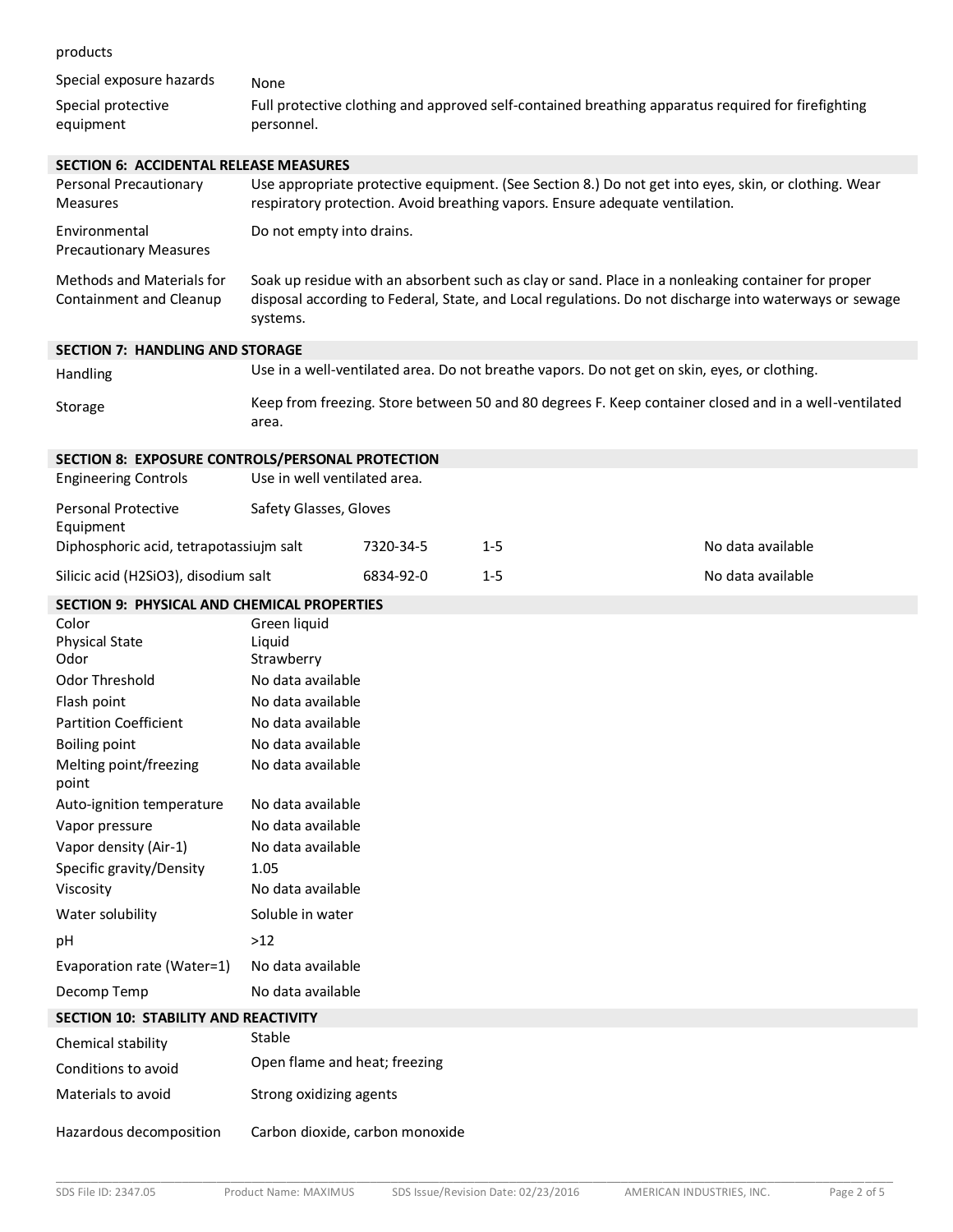| Hazardous polymerization                                              | Will not occur                                                                                                                                  |             |                                                                                                                                                                                                            |
|-----------------------------------------------------------------------|-------------------------------------------------------------------------------------------------------------------------------------------------|-------------|------------------------------------------------------------------------------------------------------------------------------------------------------------------------------------------------------------|
| SECTION 11: TOXICOLOGICAL INFORMATION                                 |                                                                                                                                                 |             |                                                                                                                                                                                                            |
| Diphosphoric acid, tetrapotassium salt                                |                                                                                                                                                 | 7320-34-5   | $1 - 5%$                                                                                                                                                                                                   |
| Information on toxicological effects                                  |                                                                                                                                                 |             |                                                                                                                                                                                                            |
| Acute toxicity                                                        | Oral LD50<br>Inhalation LC50<br>Dermal LD50 LD50<br>Dermal-rabbit                                                                               | dermatitis. | 4,640 mg/kg Remarks: Prolonged skin contact may cause skin irritation and/or                                                                                                                               |
| Other information on acute<br>toxicity                                | No data available                                                                                                                               |             |                                                                                                                                                                                                            |
| Skin corrosion/irritation                                             | No data available                                                                                                                               |             |                                                                                                                                                                                                            |
| Serious eye damage/eye<br>irritation                                  | No data available                                                                                                                               |             |                                                                                                                                                                                                            |
| Respiratory or skin<br>sensitization                                  | No data available                                                                                                                               |             |                                                                                                                                                                                                            |
| Germ cell mutagenicity                                                | No data available                                                                                                                               |             |                                                                                                                                                                                                            |
| Carcinogenicty                                                        |                                                                                                                                                 |             |                                                                                                                                                                                                            |
| <b>IARC</b>                                                           | possible or confirmed human carcinogen by IARC.                                                                                                 |             | No component of this product present at levels greater than or equal to 0.1% is identified as probable,                                                                                                    |
| <b>ACGIH</b>                                                          | No component of this product present at levels greater than or equal to 0.1% is identified as a<br>carcinogen or potential carcinogen by ACGIH. |             |                                                                                                                                                                                                            |
| <b>NTP</b>                                                            | No component of this product present at levels greater than or equal to 0.1% is identified as a known or<br>anticipated carcinogen by NTP.      |             |                                                                                                                                                                                                            |
| <b>OSHA</b>                                                           | carcinogen or potential carcinogen by OSHA.                                                                                                     |             | No component of this product present at levels greater than or equal to 0.1% is identified as a                                                                                                            |
| Reproductive toxicity                                                 | No data available.                                                                                                                              |             |                                                                                                                                                                                                            |
| Teratogenicity                                                        | No data available.                                                                                                                              |             |                                                                                                                                                                                                            |
| Specific target organ<br>toxicity                                     | Single Exposure-No data available                                                                                                               |             | Repeated Exposure-No data available                                                                                                                                                                        |
| Aspiration hazard                                                     | No data available                                                                                                                               |             |                                                                                                                                                                                                            |
| Potential health effects                                              | irritation.                                                                                                                                     |             | Inhalation-May be harmful if inhaled. Causes respiratory tract irritation. Ingestion-May be harmful if<br>swallowed. Skin-May be harmful if absorbed through skin. Causes skin irritation. Eyes-Causes eye |
| Signs and symptoms of<br>exposure                                     | thoroughly investigated.                                                                                                                        |             | To the best of our knowledge, the chemical, physical, and toxicological properties have not been                                                                                                           |
| Synergistic effects                                                   | No data available                                                                                                                               |             |                                                                                                                                                                                                            |
| <b>Additional Information</b><br>Silicic acid (H2SiO3), disodium salt | RTECS: JL6735000                                                                                                                                | 6834-92-0   | $1 - 5%$                                                                                                                                                                                                   |
| Information on toxicological effects                                  |                                                                                                                                                 |             |                                                                                                                                                                                                            |
| Acute toxicity                                                        | LD50 Oral-rat                                                                                                                                   | 1,153 mg/kg |                                                                                                                                                                                                            |
| Inhalation                                                            | No data available                                                                                                                               |             |                                                                                                                                                                                                            |
| Dermal                                                                | No data available                                                                                                                               |             |                                                                                                                                                                                                            |
| Skin corrosion/irritation                                             | Skin-rabbit                                                                                                                                     |             | Result: Severe skin irritation - 24 hr                                                                                                                                                                     |
| Serious eye damage/eye<br>irritation                                  | No data available                                                                                                                               |             |                                                                                                                                                                                                            |
| Respiratory or skin<br>sensitization                                  | No data available                                                                                                                               |             |                                                                                                                                                                                                            |
| Germ cell mutagenicity                                                | No data available                                                                                                                               |             |                                                                                                                                                                                                            |

\_\_\_\_\_\_\_\_\_\_\_\_\_\_\_\_\_\_\_\_\_\_\_\_\_\_\_\_\_\_\_\_\_\_\_\_\_\_\_\_\_\_\_\_\_\_\_\_\_\_\_\_\_\_\_\_\_\_\_\_\_\_\_\_\_\_\_\_\_\_\_\_\_\_\_\_\_\_\_\_\_\_\_\_\_\_\_\_\_\_\_\_\_\_\_\_\_\_\_\_\_\_\_\_\_\_\_\_\_\_\_\_\_\_\_\_\_\_\_\_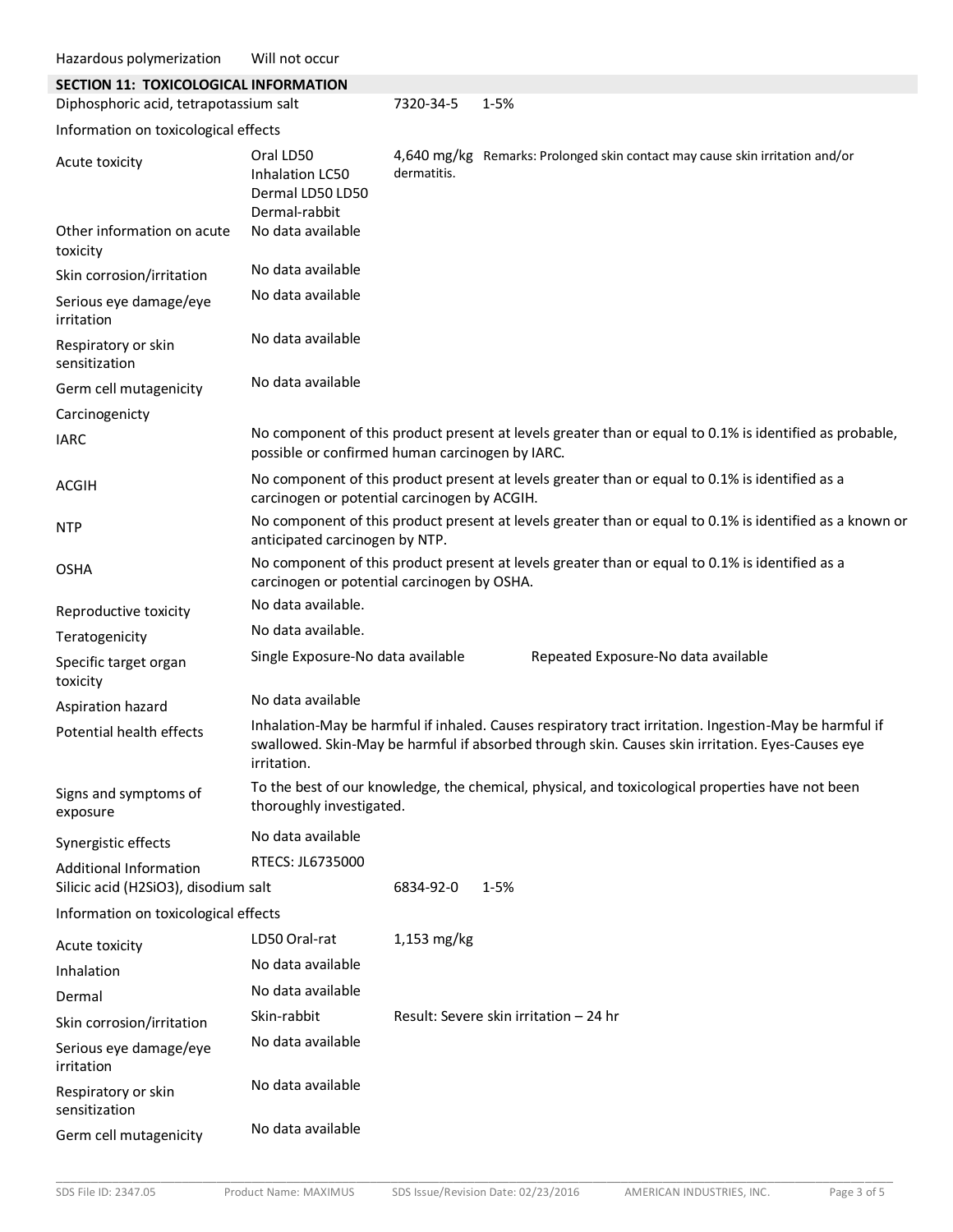| Carcinogenicty                    |                                                                                                                                                            |                                                                                                                                                        |                                                                                     |
|-----------------------------------|------------------------------------------------------------------------------------------------------------------------------------------------------------|--------------------------------------------------------------------------------------------------------------------------------------------------------|-------------------------------------------------------------------------------------|
| <b>IARC</b>                       | No component of this product present at levels greater than or equal to 0.1% is identified as probable,<br>possible or confirmed human carcinogen by IARC. |                                                                                                                                                        |                                                                                     |
| <b>ACGIH</b>                      | No component of this product present at levels greater than or equal to 0.1% is identified as a<br>carcinogen or potential carcinogen by ACGIH.            |                                                                                                                                                        |                                                                                     |
| <b>NTP</b>                        | No component of this product present at levels greater than or equal to 0.1% is identified as a known or<br>anticipated carcinogen by NTP.                 |                                                                                                                                                        |                                                                                     |
| <b>OSHA</b>                       | No component of this product present at levels greater than or equal to 0.1% is identified as a<br>carcinogen or potential carcinogen by OSHA.             |                                                                                                                                                        |                                                                                     |
| Reproductive toxicity             | No data available.                                                                                                                                         |                                                                                                                                                        |                                                                                     |
| Reproductive toxicity             | Rat-Oral                                                                                                                                                   | litter; measured after birth). Effects on Newborn: Weaning<br>or lactation index (e.g., # alive at weaning per # alive at day 4).<br>no data available | Effects on Newborn: Stillbirth. Effects on Newborn: Live birth index (# fetuses per |
| Specific target organ<br>toxicity |                                                                                                                                                            | Single Exposure-May cause respiratory irritation.                                                                                                      | Repeated Exposure-No data available                                                 |
| Aspiration hazard                 | No data available                                                                                                                                          |                                                                                                                                                        |                                                                                     |
| Additional information            | RTECS: VV9275000                                                                                                                                           |                                                                                                                                                        |                                                                                     |

Burning sensation, Cough, wheezing, laryngitis, Shortness of breath, spasm, inflammation and edema of the larynx, spasm, inflammation and edema of the bronchi, pneumonitis, pulmonary edema, Material is extremely destructive to tissue of the mucous membranes and upper respiratory tract, eyes, and skin.

| <b>SECTION 12: ECOLOGICAL INFORMATION</b>                                                                                        |                   |          |
|----------------------------------------------------------------------------------------------------------------------------------|-------------------|----------|
| Diphosphoric acid, tetrapotassium salt                                                                                           | 7320-34-5         | $1 - 5%$ |
| Information on ecological effects                                                                                                |                   |          |
| Toxicity                                                                                                                         | No data available |          |
| Persistence and degradability                                                                                                    | No data available |          |
| Bio-accumulative potential                                                                                                       | No data available |          |
| Mobility in soil                                                                                                                 | No data available |          |
| PBT and vPvB assessment                                                                                                          | No data available |          |
| Other adverse effects                                                                                                            | No data available |          |
| Silicic acid (H2SiO3), disodium salt                                                                                             | 6834-92-0         | $1 - 5%$ |
| Information on ecological effects                                                                                                |                   |          |
| Toxicity                                                                                                                         | No data available |          |
| Persistence and degradability                                                                                                    | No data available |          |
| Bio-accumulative potential                                                                                                       | No data available |          |
| Mobility in soil                                                                                                                 | No data available |          |
| Results of PBT and vPvB assessment PBT/vPvB assessment not available as chemical safety assessment not required/not<br>conducted |                   |          |
| Other adverse effects                                                                                                            | No data available |          |

### **SECTION 13: DISPOSAL CONSIDERATIONS**

| <b>Empty Containers</b>    | If empty container retains product residue, all label precautions must be observed. Dispose of unused<br>product prior to disposing of empty container. |
|----------------------------|---------------------------------------------------------------------------------------------------------------------------------------------------------|
| Disposal Considerations of | Do not discharge into waterways or sewage systems. Transport with all closures in place. Return for                                                     |
| Substance                  | reuse or dispose of according to national, local and state regulations.                                                                                 |